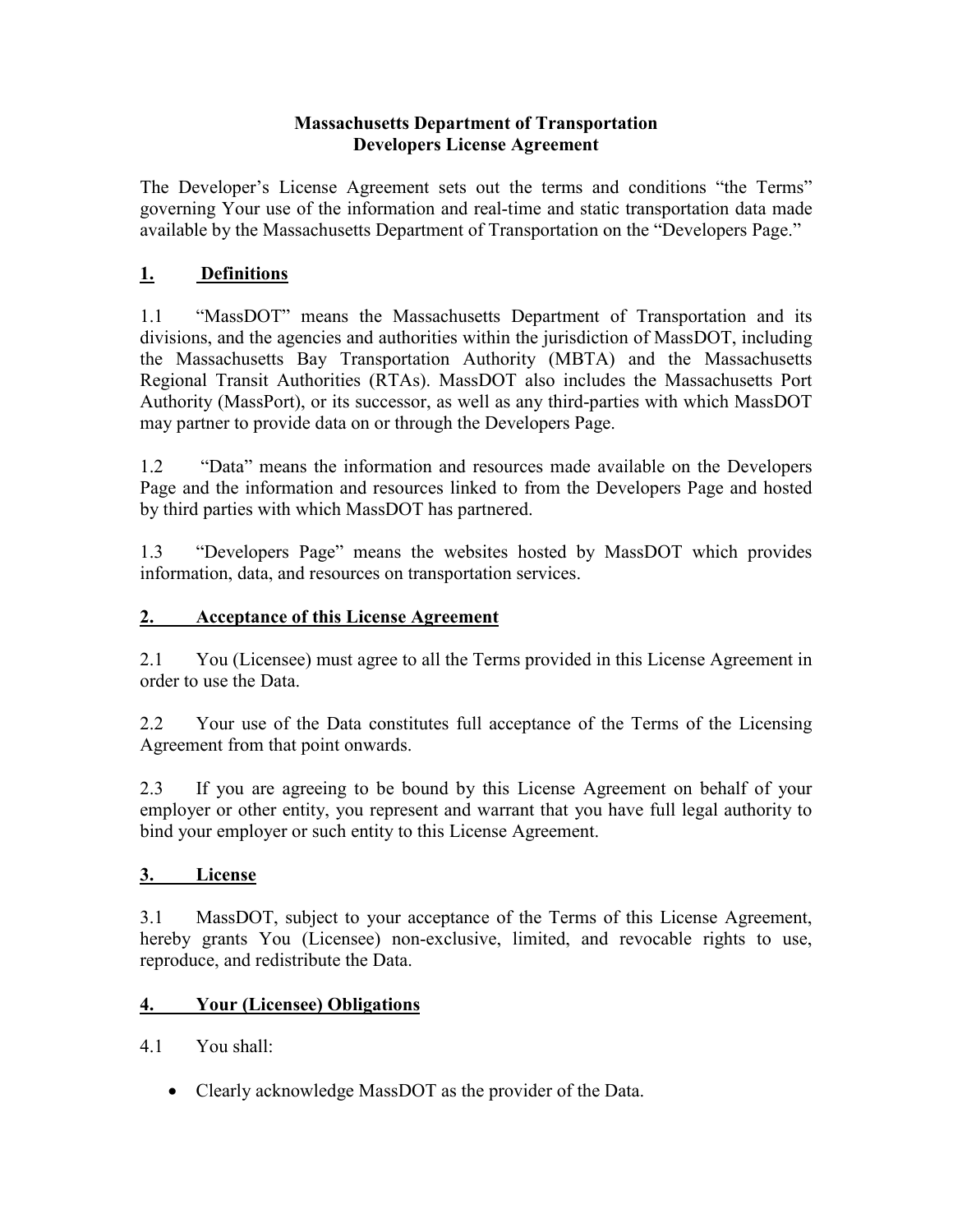- Comply with all applicable laws, rules, and regulations in relation to Your receipt and use of the Data.
- Not represent Yourself as MassDOT or any of its agencies and authorities, as an agent or partner of the MassDOT or its agencies and authorities, or make any representations, warranties, or guarantees to Third Parties with respect to the Data.
- Not reproduce or use MassDOT or any of its agencies or authorities logos or trademarks in connection with the Data.
- Not misrepresent the Data.
- Not claim ownership of the Data in any manner, including but not limited to, on Your website, web application, or any other digital product.

## 4.2 You may:

• Combine the Data with other data, provided such combination does not infringe any third party Intellectual Property Rights.

## **5. MassDOT's (Licensor) Rights**

5.1 MassDOT reserves the right to alter the Terms of this License Agreement at any time without notice.

5.2 MassDOT reserves the right to make changes, modifications, or alterations to the Data without notice, and such changes, modifications, or alterations may affect Your use of the Data, all without any liability or responsibility of the MassDOT.

5.3 MassDOT reserves the right to suspend or terminate the Data at any time without prior notice.

5.4 MassDOT shall at all times maintain title, ownership, rights, and interest in and to the Data.

# **6. DISCLAIMER AND LIABILITY**

6.1 The MassDOT does not guarantee or represent that the Data will always be accurate, complete, or current, or that access to the Data will be continuous and uninterrupted.

6.2 You (Licensee) acknowledge and agree that neither MassDOT nor any of its employees, officers, or agents makes any warranty, express or implied, with respect to the Data nor with respect to its accuracy, sufficiency, or completeness thereof, nor with respect to any of the software or other systems provided by MassDOT under this License Agreement. The Data is provided on an "as is" and "with all faults" basis, with You (Licensee) bearing the entire risk as to quality and performance of the Data.

6.3 MassDOT makes no representations or warranties that the Data will perform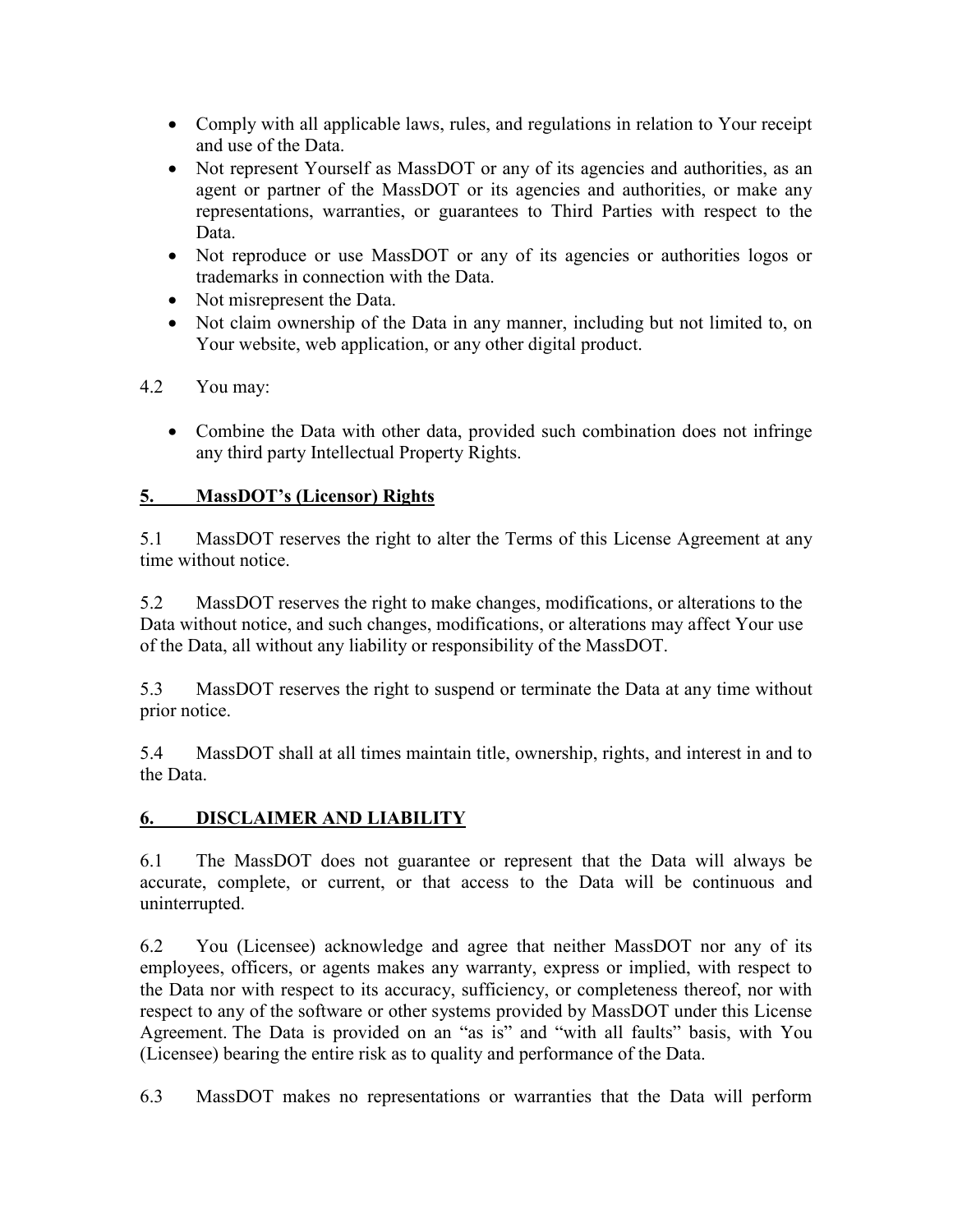based on Your equipment. You will be solely responsible for any resulting damage to Your software or computer systems and/or any resulting loss of data, from Your use of the Data pursuant to this Agreement and/or any reliance which You may place upon the Data.

6.4 MASSDOT MAKES NO REPRESENTATIONS OR WARRANTIES THAT THE DATA WILL BE SUITABLE FOR THE PURPOSES FOR WHICH IT IS PERMITTED TO BE USED UNDER THE TERMS OF THIS AGREEMENT. THE IMPLIED WARRANTIES OF MERCHANTABILITY AND OF FITNESS FOR A PARTICULAR PURPOSE ARE EXPRESSLY WAIVED.

6.5 MassDOT expressly disclaims all liability (whether incurred directly or indirectly) for all loss and/or damage occasioned from the use and/or inability to use the Data or any part of it.

6.6 You (Licensee) acknowledge and agree that in no event shall MassDOT or its employees, officers, or agents be liable for any damages, claim or loss incurred by You (including without limitation, compensatory, incidental, indirect, special, consequential, or exemplary damages, lost profits, lost sales or business, expenditures, investments or commitments in connection with any business, or loss of goodwill) resulting from loss of the Data or inability to use the Data irrespective of whether MassDOT had been informed of, knew of, or should have known of the likelihood of such damages, claim, or loss. This limitation applies to all causes of action in the aggregate, including, without limitation, breach of contract, breach of warranty, negligence, strict liability, misrepresentation, and other torts.

6.7 MassDOT shall under no circumstances, be liable for special, incidental, exemplary or consequential damages suffered by Your use of the Data; including, but not limited to, loss of profits, anticipated revenue, interest, loss of use, or other such claims arising from any causes whatsoever, whether or not such loss or damage is based on contract, warranty, tort including negligence, indemnity, or otherwise.

### **7. Waiver, Severability, and Applicable Law**

7.1 Failure by MassDOT to insist upon strict performance of any part of these Terms, or delay in, or failure to exercise any rights or remedies to which it is entitled shall not constitute a waiver of such right or remedies, nor shall termination of these Terms by MassDOT operate as a waiver of any of its Terms. Any express waiver of any breach of these Terms by MassDOT does not constitute a waiver of any subsequent breach of these Terms. Waivers shall only be valid if recorded in writing and signed by the waiver.

7.2 If any provision of these Terms is held invalid, illegal, or unenforceable, for any reason by any court of competent jurisdiction, such provision shall be severed from these Terms and the remaining provisions shall continue in full force and effect as if these Terms had been executed without the invalid, illegal, or unenforceable provision.